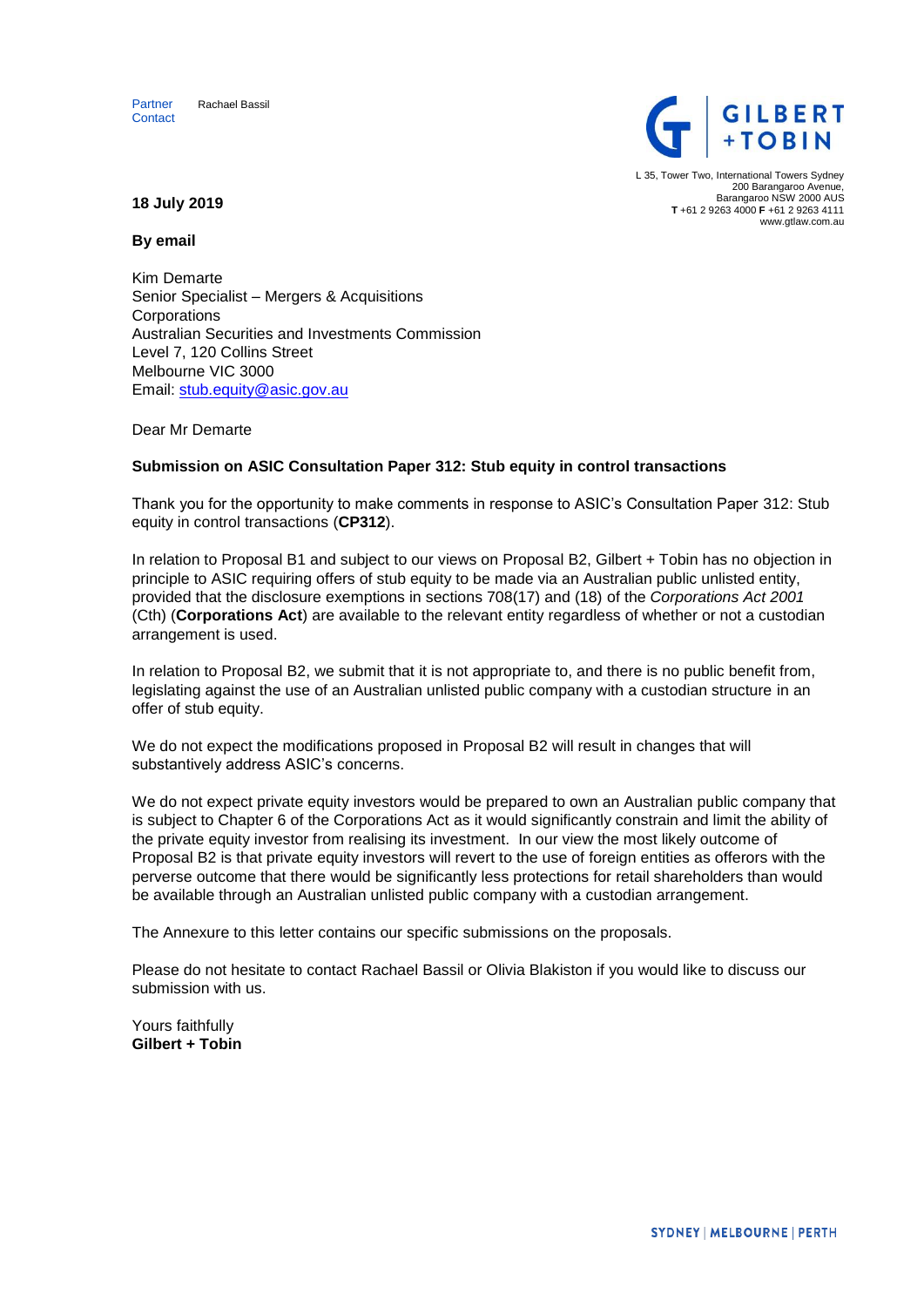|  | Annexure: Feedback on Consultation Paper 312: Stub equity in control transactions |  |  |
|--|-----------------------------------------------------------------------------------|--|--|
|--|-----------------------------------------------------------------------------------|--|--|

| <b>CP312 reference and</b><br>proposal                                                                                                                                                                                                                                                                                                                                                                                                   | <b>ASIC question</b>                                                                                                                                                                                        | <b>Submissions / feedback</b>                                                                                                                                                                                                                                                                                                                                                                                                                                                                                                                                                                                                                                                                                                                                                                                                                                                                                                                                                                                                                                                                                                                                                                                                                                                                                                                                                                                                                                                                                                                                                                                                                                                                                                                                                                                                                                     |
|------------------------------------------------------------------------------------------------------------------------------------------------------------------------------------------------------------------------------------------------------------------------------------------------------------------------------------------------------------------------------------------------------------------------------------------|-------------------------------------------------------------------------------------------------------------------------------------------------------------------------------------------------------------|-------------------------------------------------------------------------------------------------------------------------------------------------------------------------------------------------------------------------------------------------------------------------------------------------------------------------------------------------------------------------------------------------------------------------------------------------------------------------------------------------------------------------------------------------------------------------------------------------------------------------------------------------------------------------------------------------------------------------------------------------------------------------------------------------------------------------------------------------------------------------------------------------------------------------------------------------------------------------------------------------------------------------------------------------------------------------------------------------------------------------------------------------------------------------------------------------------------------------------------------------------------------------------------------------------------------------------------------------------------------------------------------------------------------------------------------------------------------------------------------------------------------------------------------------------------------------------------------------------------------------------------------------------------------------------------------------------------------------------------------------------------------------------------------------------------------------------------------------------------------|
| Proposal B1: We propose to<br>make a new legislative<br>instrument modifying Ch 6D so<br>that the disclosure exemptions<br>in s708(17) and (18) do not<br>apply to offers of securities in<br>proprietary companies.                                                                                                                                                                                                                     | Question B1Q1: Do you agree with our<br>proposal to prevent offers of stub equity in<br>proprietary companies to retail investors under<br>the exemptions for control transactions? If not,<br>why not?     | Subject to our response to Proposal B2, we have no objection in principle to ASIC requiring offers of stub<br>equity made via an Australian entity to be an unlisted public company and not a proprietary company,<br>provided that the relevant disclosure exemptions in section 708(17) and section 708(18) are available to<br>Australian unlisted public companies regardless of whether or not a custodian / nominee arrangement is<br>used.<br>For the avoidance of doubt in relation to statements made in ASIC's media release 19-127MR (and again<br>subject to our response to Proposal B2), we would have a strong objection to any modification of Chapter<br>6D that would have the result of disapplying the disclosure exemptions in section 708(17) and section<br>708(18) to offers of securities in public companies which are in the nature of stub equity. Such a<br>modification would result in the potential acquirer having to issue a prospectus in order to issue stub equity<br>consideration as part of a scheme of arrangement or takeover bid. We consider that there is no justification<br>for requiring potential acquirers (and their directors) to take on increased liability for a document that would<br>be produced largely in reliance on information provided by the target entity, and for such transactions to be<br>subject to conflicting acquisition and prospectus timetables. We note that, in the context of a scheme of<br>arrangement (where most stub equity structures have been utilised), ASIC already has the ability to review,<br>comment on and sign off on the relevant disclosure document as a result of ASIC's statutory review period<br>prescribed by section 411(2) of the Corporations Act. We would see no benefit in the additional process,<br>cost and delay to the transaction timetable. |
|                                                                                                                                                                                                                                                                                                                                                                                                                                          | Question B1Q2: Do you have any comments<br>on the form of the proposed legislative<br>instrument in so far as it modifies Ch 6D?                                                                            | See response to Question B1Q1.                                                                                                                                                                                                                                                                                                                                                                                                                                                                                                                                                                                                                                                                                                                                                                                                                                                                                                                                                                                                                                                                                                                                                                                                                                                                                                                                                                                                                                                                                                                                                                                                                                                                                                                                                                                                                                    |
| Proposal B2: We also<br>propose to modify Ch 6 so that<br>the exceptions in items 1-4<br>(takeover bids) and 17<br>(schemes of arrangement) of<br>s611 are not available where<br>securities are offered as<br>consideration on terms<br>(including terms in the<br>constitution of the issuer) that<br>require that scrip to be held by<br>a custodian and/or subject to a<br>securityholder agreement or<br>similar arrangement, where | Question B2Q1: Do you agree with our<br>proposal to prevent offers of stub equity where<br>the terms of the offer require the scrip to be<br>held by a custodian or subject to an agreement<br>that avoids: | Pursuant to section 655A(2), in deciding whether to make a declaration in respect of section 611, ASIC<br>must consider the purposes of Chapter 6 as set out in section 602 - being to ensure that, relevantly, the<br>acquisition of control over the voting shares in a listed company, or an unlisted company with more than 50<br>members, takes place in an efficient, competitive and informed market. It is important to draw a distinction<br>between:                                                                                                                                                                                                                                                                                                                                                                                                                                                                                                                                                                                                                                                                                                                                                                                                                                                                                                                                                                                                                                                                                                                                                                                                                                                                                                                                                                                                    |
|                                                                                                                                                                                                                                                                                                                                                                                                                                          | (a) the application of the takeover bid<br>provisions in Ch 6 or the disclosing<br>entity provisions in Pt 1.2A; or<br>(b) the 50 non-employee shareholder<br>limit in $s113(1)$ ?                          | the control transaction governed by Chapter 6 pursuant to which the stub equity is offered and in<br>connection with which ASIC is seeking to modify the operation of section 611 (being a transaction<br>that is governed by Chapter 6, the Regulated Transaction); and<br>a future potential control transaction relating to the entity that makes the offer of stub equity. As<br>acknowledged by ASIC in paragraphs 12 and 34 of CP312, the use of such custodian arrangements<br>are not illegal and can have the consequence that Chapter 6 does not apply to future control<br>transactions.                                                                                                                                                                                                                                                                                                                                                                                                                                                                                                                                                                                                                                                                                                                                                                                                                                                                                                                                                                                                                                                                                                                                                                                                                                                               |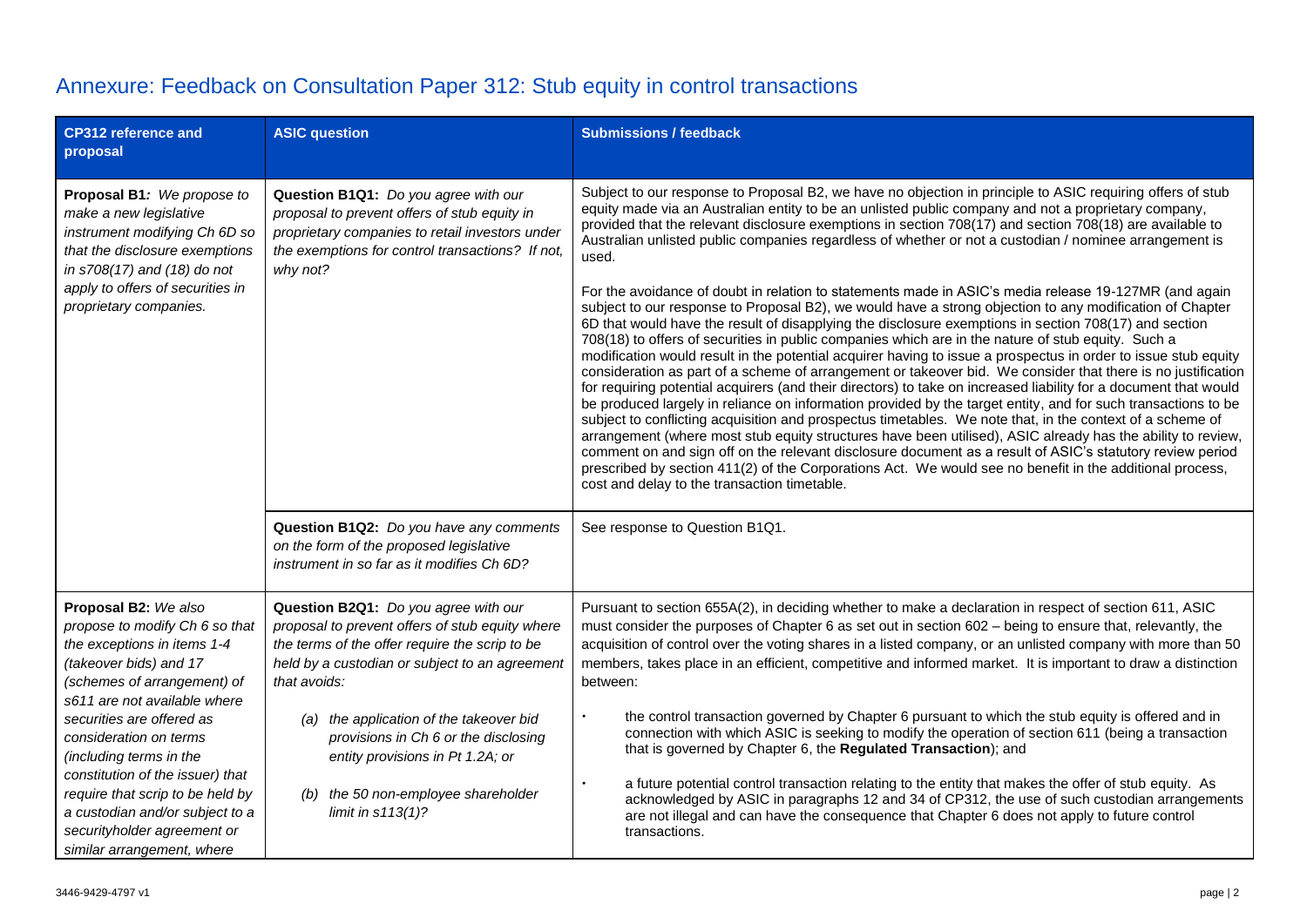| <b>CP312 reference and</b><br>proposal                                                                                                                                          | <b>ASIC question</b> | <b>Submissions / feedback</b>                                                                                                                                                                                                                                                                                                                                                                                                                                                                                                                                                                                                                                                                                                                                                                                                                                                                                                                                                                                                                                                                                                                                                                                                                                                                                                                                                                                                                                                                                                                                                                                                                                                                                                                                                                                                                                                                                                                                                                                                                                                                                                                                                                                                                                                                                                                                                                                                                                                                                                                                                                                                                                                                                                                                                                                                                                                                                                                                                                                                                                                             |
|---------------------------------------------------------------------------------------------------------------------------------------------------------------------------------|----------------------|-------------------------------------------------------------------------------------------------------------------------------------------------------------------------------------------------------------------------------------------------------------------------------------------------------------------------------------------------------------------------------------------------------------------------------------------------------------------------------------------------------------------------------------------------------------------------------------------------------------------------------------------------------------------------------------------------------------------------------------------------------------------------------------------------------------------------------------------------------------------------------------------------------------------------------------------------------------------------------------------------------------------------------------------------------------------------------------------------------------------------------------------------------------------------------------------------------------------------------------------------------------------------------------------------------------------------------------------------------------------------------------------------------------------------------------------------------------------------------------------------------------------------------------------------------------------------------------------------------------------------------------------------------------------------------------------------------------------------------------------------------------------------------------------------------------------------------------------------------------------------------------------------------------------------------------------------------------------------------------------------------------------------------------------------------------------------------------------------------------------------------------------------------------------------------------------------------------------------------------------------------------------------------------------------------------------------------------------------------------------------------------------------------------------------------------------------------------------------------------------------------------------------------------------------------------------------------------------------------------------------------------------------------------------------------------------------------------------------------------------------------------------------------------------------------------------------------------------------------------------------------------------------------------------------------------------------------------------------------------------------------------------------------------------------------------------------------------------|
| doing so results in the issuer<br>avoiding the application of:<br>(a) the shareholder limit<br>in s113(1);<br>$(b)$ s606; or<br>the disclosing entity<br>provisions in Pt 1.2A. | If not, why not?     | In our view, ASIC's proposed modifications do not enhance or achieve any of the stated purposes of<br>Chapter 6 as it relates to the Regulated Transaction. Rather the modifications seek to extend the operation<br>of Chapter 6 of the Corporations Act beyond its stated terms by penalising the use of custodian structures<br>where it has the effect of avoiding the application of Chapter 6 that does not properly apply. In this way,<br>the proposed use of section 655A can be seen as an attempt to modify section 113 and section 602 of the<br>Corporations Act which ASIC is not empowered to modify.<br>Even if ASIC does consider the modifications to be within the power granted by section 655A, we submit<br>that there is no benefit in legislating against the use of an Australian unlisted public company with a<br>custodian to offer stub equity for a number of reasons because the risks and consequences can be<br>adequately disclosed in the relevant disclosure document and the negative consequences of the proposed<br>modification B2 are potentially significant for the reasons set out below.<br>Based on our experience of advising private equity clients, we believe there is no reasonable expectation<br>that the proposed modifications will result in private equity firms utilising an Australian public company<br>(governed by Chapter 6 of the Corporations Act) to make offers of stub equity. Overwhelmingly offers of<br>stub equity as described in the proposal have been made by private equity acquirers in the context of a<br>scheme of arrangement transaction. The purpose of such transactions is to take the ownership of the<br>target entity into a private structure, allowing the private equity firm to take advantage of market<br>opportunities for the business, to act swiftly and to have full control over decision-making during the life of<br>the investment and in relation to exit.<br>The likely practical result of the modifications put forward in the proposal is that, instead of offering stub<br>equity via a public company without a custodian, private equity firms may:<br>look to offer stub equity using vehicles incorporated in offshore jurisdictions instead of Australian<br>public companies;<br>cease offering retail shareholders the corporate opportunity of electing to receive stub equity as<br>consideration for their shares in a control transaction and simply make all-cash offers; or<br>to the extent the offer of stub equity cannot be achieved in a manner that also achieves the desired<br>commercial outcomes in any given transaction, decide not to proceed with the relevant control<br>transaction at all.<br><b>Offshore vehicles</b><br>We expect that one consequence of the proposed modifications would be that prospective private equity<br>acquirers may use offshore entities that would not be subject to the Corporations Act, and in our<br>experience the disclosure, periodic reporting and corporate governance requirements in those offshore |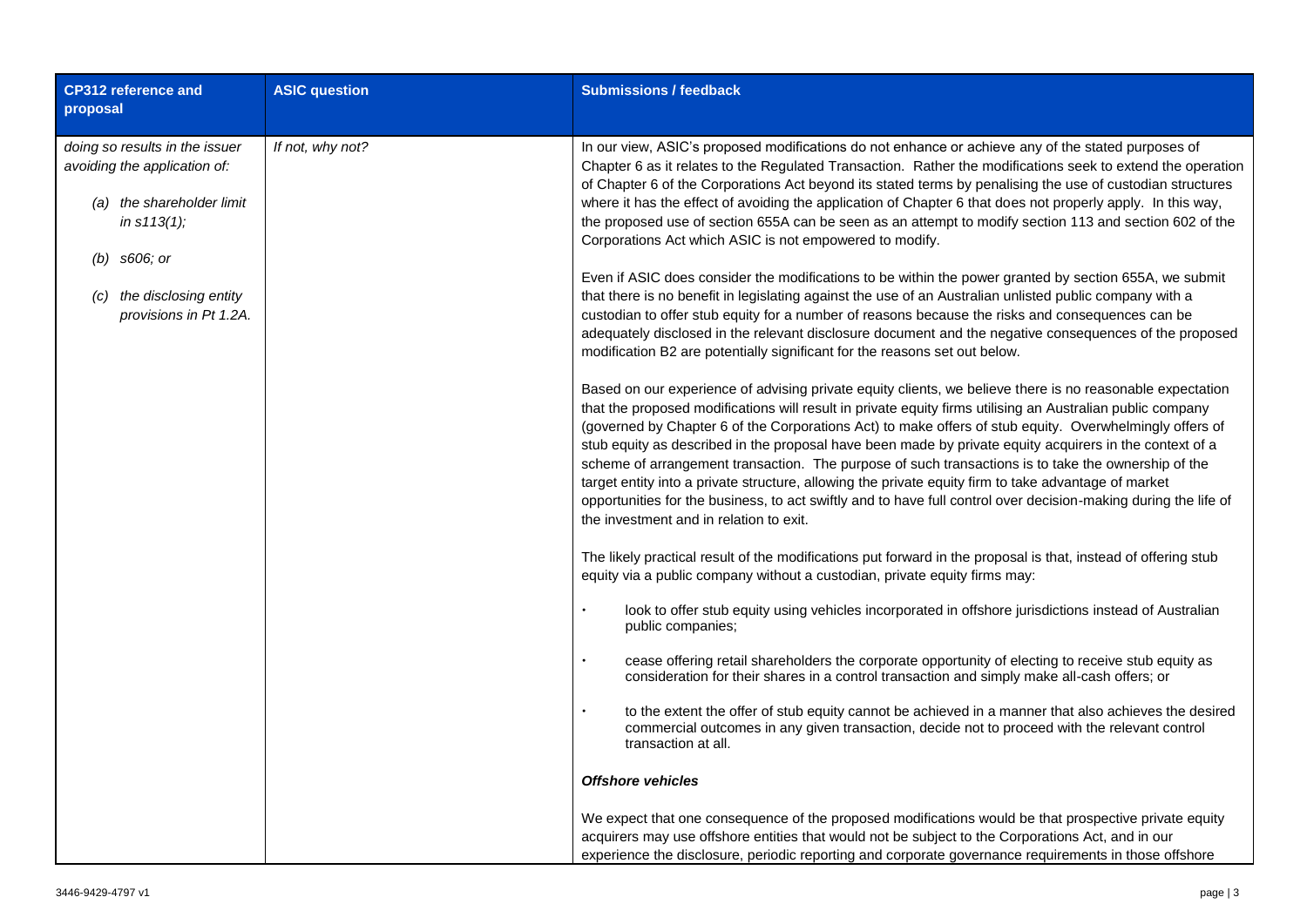| <b>CP312 reference and</b><br>proposal | <b>ASIC question</b> | <b>Submissions / feedback</b>                                                                                                                                                                                                                                                                                                                                                                                                                                                                                                                                                                                                                                                                                                                                                                                                  |
|----------------------------------------|----------------------|--------------------------------------------------------------------------------------------------------------------------------------------------------------------------------------------------------------------------------------------------------------------------------------------------------------------------------------------------------------------------------------------------------------------------------------------------------------------------------------------------------------------------------------------------------------------------------------------------------------------------------------------------------------------------------------------------------------------------------------------------------------------------------------------------------------------------------|
|                                        |                      | jurisdictions (such as the Cayman Islands or Bermuda as utilised in previous transactions) are significantly<br>less onerous than those obligations that would be applicable to an Australian public company with a<br>custodian in place. To that end, we submit that the proposal will not, in practice, result in increased<br>protection for retail shareholders in the context of stub equity transactions as it will not result in retail<br>shareholders being offered stub equity in a vehicle that is subject to Chapter 6 of the Corporations Act.                                                                                                                                                                                                                                                                   |
|                                        |                      | Ceasing to offer retail shareholders the opportunity to elect to receive stub equity                                                                                                                                                                                                                                                                                                                                                                                                                                                                                                                                                                                                                                                                                                                                           |
|                                        |                      | Another likely outcome of the proposal is that, where using an offshore vehicle is not desirable, private<br>equity firms may cease offering stub equity, thereby removing the corporate opportunity for retail<br>shareholders to elect to remain invested in businesses following a control transaction.                                                                                                                                                                                                                                                                                                                                                                                                                                                                                                                     |
|                                        |                      | Typical stub equity transactions have a default all-cash option which applies to all shareholders in lieu of a<br>shareholder actively electing to receive the stub equity by returning an election form to the share registry.<br>To that end, it is not possible for a shareholder to be "forced" into taking stub equity - an active election<br>must be made by the relevant shareholder who has the benefit of detailed disclosure in the relevant<br>disclosure document around the risks and consequences associated with electing to receive stub equity<br>and the custodian structure. <sup>1</sup> In the context of a scheme of arrangement, ASIC has the ability to input into<br>the content and nature of such disclosure via its statutory review period set out in section 411(2) of the<br>Corporations Act. |
|                                        |                      | We do not agree with comments at paragraphs 30-35 of CP312 which outline that there are concerns with<br>this structure "irrespective of whether the securityholders are provided with adequate disclosure in<br>connection with their decisions to invest".                                                                                                                                                                                                                                                                                                                                                                                                                                                                                                                                                                   |
|                                        |                      | The proposal has the effect of implying that retail shareholders are not able to make a decision about their<br>investment for themselves based on the contents of a disclosure document, which seems counterintuitive<br>having regard to the purpose of such documents.                                                                                                                                                                                                                                                                                                                                                                                                                                                                                                                                                      |
|                                        |                      | Not proceeding with a control transaction                                                                                                                                                                                                                                                                                                                                                                                                                                                                                                                                                                                                                                                                                                                                                                                      |
|                                        |                      | Stub equity is generally considered the only way to structure a public to private transaction that allows<br>significant shareholders the opportunity to roll into the bidding vehicle in a tax efficient manner whilst still<br>enabling their votes to count towards the applicable approval thresholds. Accordingly, a private equity<br>acquirer may decide not to pursue a control transaction with a target company at all because it is no longer                                                                                                                                                                                                                                                                                                                                                                       |

-

<sup>1</sup> See, for example, sections 10.3(d) and 11.4 of the Greencross Limited scheme booklet (2018).